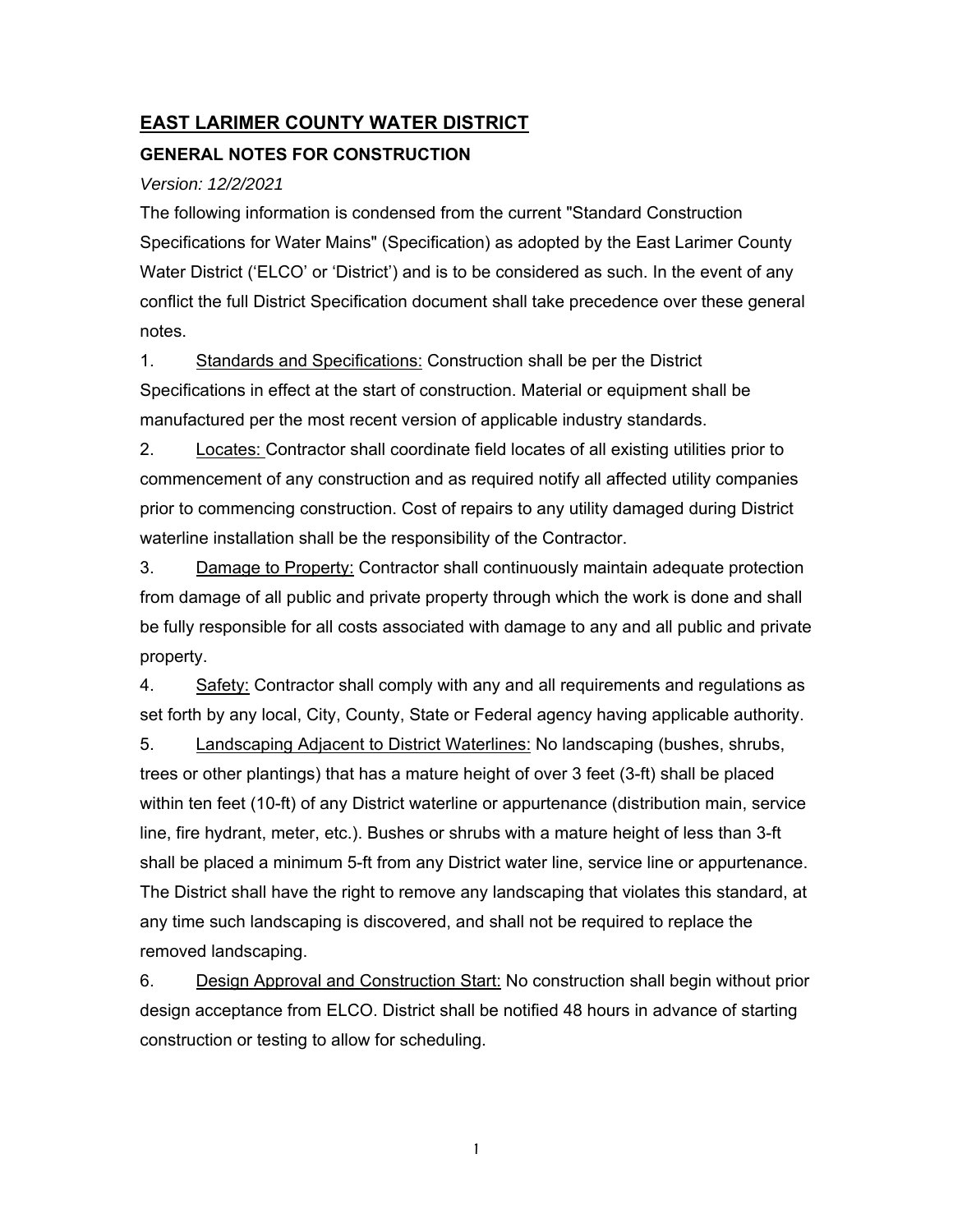7. Permits: Contractor is responsible for obtaining all permits which may be required. For any permitting where the District must apply for a permit the Contractor shall coordinate, cover the cost and schedule the permit acquisition with the District.

8. Changes During Construction: No verbal authorization for field revision shall be given. All requests for such field revision shall be made in writing with the proposed change indicated on a copy of the signed design drawings. Any field revision approved and installed shall also be accurately documented on the As-Built Drawings.

#### 9. Materials of Construction:

- a. Pipe: All water line piping shall be Polyvinyl Chloride (PVC), DR 18 (pressure class 235 psi) and manufactured in accordance with AWWA Standard C900-16, "Polyvinyl Chloride (PVC) Pressure Pipe and Fabricated Fitting, 4-inch through 60-inch, ", or most recent version.
- b. Tracer Wire: All water piping shall be installed with a twelve (12) gauge solid copper wire, plastic coated, six hundred (600) volts, taped to top of pipe and surfaced at each hydrant into a tracer wire box.
- c. Pipe Joints: Pipe joints shall be made using an integral bell with an elastomeric gasket push-on type joint or using machined couplings of a sleeve type with rubber ring gaskets and machined pipe ends to form a push-on type joint.
- d. Materials and Installation: All materials installed shall be new and free of manufacturer defects or damage.
- e. Pipe Fittings: All fittings shall be ductile iron mechanical joint and manufactured in accordance with AWWA Standard C153, 250 psi rating. Fittings shall be furnished with fusion bonded epoxy exterior coating and interior lining. All fitting connections to valves, fire hydrants or other MJ type connections shall use foster adaptor type connectors.
- f. Gate Valves: Gate valves shall conform to AWWA Standard C509 with mechanical joint, 2" open left operating nut and resilient seat.
- g. Butterfly Valves: Butterfly valves shall be used for all valves 12-inches and larger and conform to AWWA Standard C504 with mechanical joint, 2" open left operating nut with resilient seat.
- h. Fire Hydrants: Hydrants shall conform to AWWA Standard C502, 1" square open-right operating nut with epoxy coated shoe.
- i. Pipe, Valve and Fitting Wrap: All ductile iron fittings, valves, fire hydrant shoes and plugs shall be poly-wrapped with 8-mil thick polyethylene plastic wrap,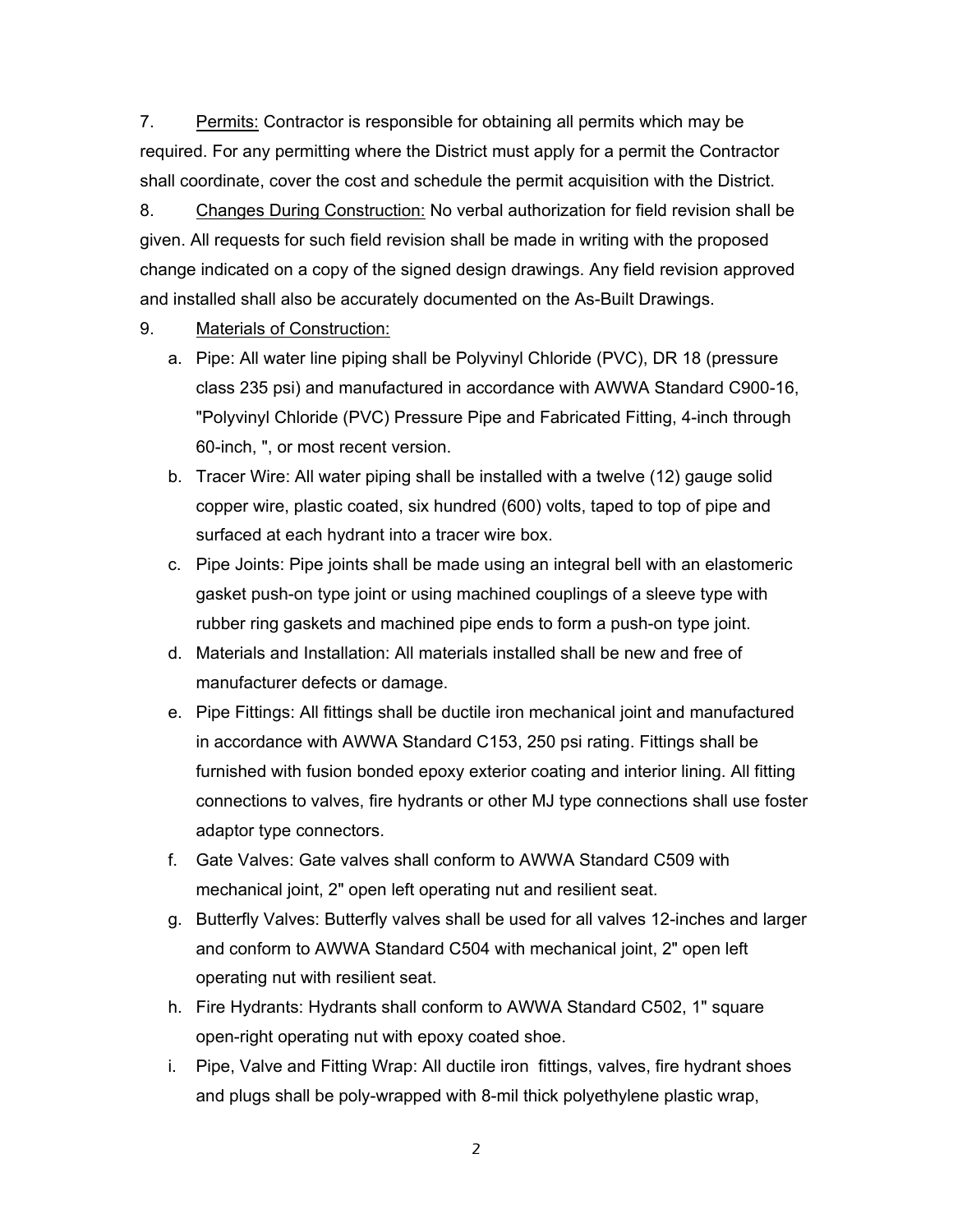double layered, and ends securely taped prior to backfill. All fitting bolts shall be fluoropolymer coated ('blue bolt' type) with zinc caps installed.

10. Bedding: All pipe shall be bedded in 3/4" washed rock uniformly graded and compacted. Trench shall be excavated to a depth below established grade equal to 1/4 of pipe diameter (min. 4"). 1-1/2" uniformly graded washed rock shall be used for stabilization where needed. Bedding material shall be placed and compacted under and around sides of the pipe per the pipe manufacturer's installation recommendations. 11. Backfill: Backfill of acceptable material shall be placed in 'lifts' of uniform horizontal layers not to exceed 6-inches of compacted depth per lift. Minimum 18" of compacted backfill above pipe must be in place before rolling mechanical equipment type compaction is to be used. Backfill shall be compacted to 95% of optimum density in roadway areas or per road authority's requirements, and 90% in fields or non-road locations. Backfill compaction testing frequency shall be at least one test per 100-lineal feet of pipeline length and at varying depths and locations in accordance with the requirements of the applicable road authority or beginning 1.5-feet above top of pipe and at 1-foot increments to grade.

12. Joint Restraint: All fittings, tees, plugs and fire hydrants shall be provided with foster adaptor type and/or other mechanical joint restraint in accordance with District Specifications or as required per engineer's design. Thrust blocks shall be used only as required per field conditions and as approved or directed by the District field inspector.

13. Concrete: All concrete construction, including thrust blocks, shall be completed utilizing Type 5 or equal cement only.

14. Asphalt Replacement: For asphalt pavement that is cut and has been in place less than two years (according to City or County Engineer's record), the cut shall be a minimum of 20 feet in width and will be replaced to the specified depth by a paving machine.

15. Pipe Cover: Pipe cover of 4-1/2 to 5-1/2 feet over top of pipe shall be maintained throughout the waterline and service line installation, particularly in areas of new grading and drainage swales. Maximum allowable cover shall be 6 feet, unless specifically approved by the District.

16. Connection to Existing System: All connections to existing waterlines shall be completed at the developer's expense.

17. Inspection: The District shall have the authority to assign an inspector who shall inspect, check and verify that any and all work, including all materials to be incorporated

3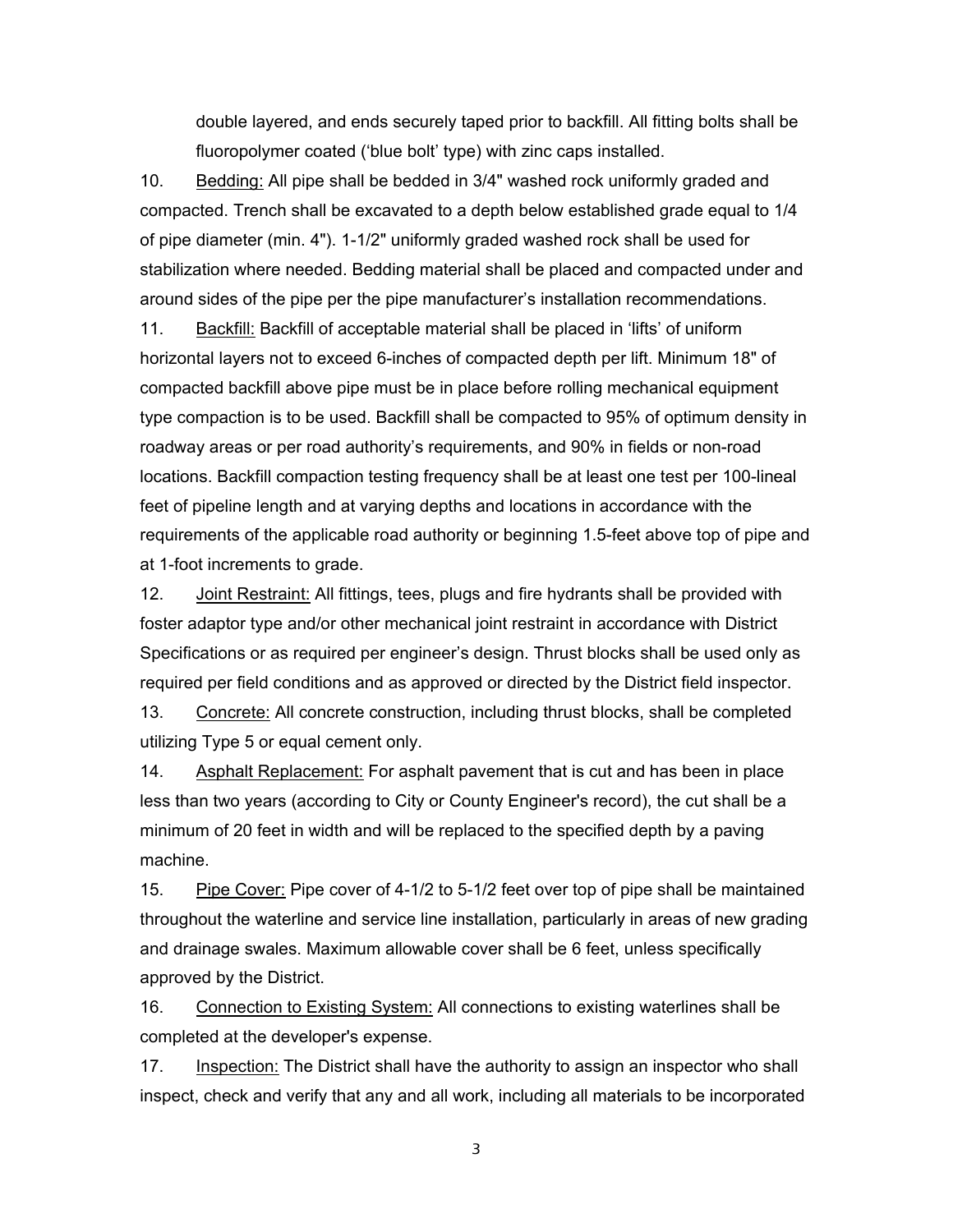in the work, excavation, bedding, backfill, testing and all construction methods and practices of the installed facilities is equal to or better than minimum construction requirements as set forth in the District's Specifications.

18. Testing: All lines shall be pressure tested, chlorinated and flushed by the Contractor in accordance with District Specifications and under the District's supervision. Upon passing chlorination testing, bacteriological testing will be completed by a State certified water quality control laboratory. Copies of all passing test results, including soils compaction in the area of water main construction, shall be provided to the District.

19. Preliminary Acceptance: Preliminary Acceptance shall be issued to the Owner when all project work is complete, tested and operational such that the infrastructure is ready to be accepted by the District. Documentation required prior to issuance of Preliminary Acceptance includes but is not limited to bacteriological test report, flushing report, hydrotest report, compaction testing reports with map of test locations, statement of water line installation costs, As-built drawings and Record Drawings. Following receipt, review and acceptance by the District of these and other documents as may be required per project specifics, the District will issue Preliminary Acceptance.

#### 20. Project As-Built and Record Drawing Requirements:

- a. As-Built Drawings are compiled and maintained during construction by the Contractor and identify, in red ink, on-site changes to the original design. As-Built Drawings shall be delivered to the District (electronically in PDF format or otherwise as requested by the District) for acceptance and to the project's design engineer for creation of Record Drawings.
- b. Record Drawings are prepared by the project's design engineer and shall accurately reflect any change made in the field which varies from the accepted construction plans, as noted in the As-Built Drawings, including at a minimum, field dimensions and elevations, horizontal and vertical locations of underground utilities and appurtenances. The Contractor's surveyor shall survey in all fittings, valves, water service curb stops and other appurtenances so as to accurately document and create a final set of Record Drawings with water line, fitting and appurtenance locations that accurately represents the final, installed infrastructure. The Record Drawings shall be reviewed and accepted by the District prior to Preliminary Acceptance of the project. Record Drawings are to be delivered to the District in electronic format as Adobe (PDF), AutoCAD and

4